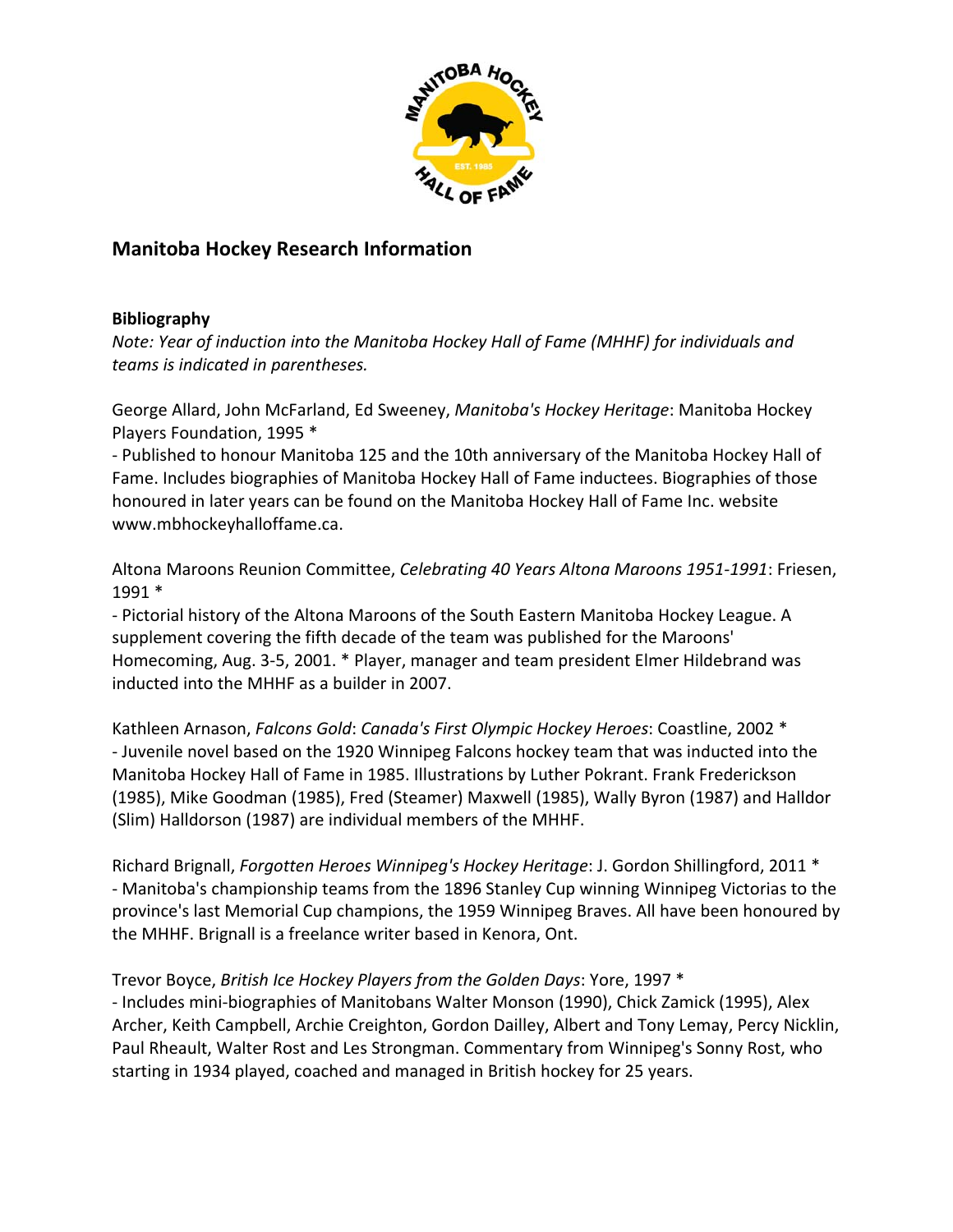

Bill Boyd, *Hockey Towns*: Doubleday Canada, 1998 \*

‐ In his tour across Canada in search of stories about small town hockey, the author visited Stonewall, Carman and Brandon. MHHF members Chuck Lefley (1986) Jimmy McFadden (1985), Bob Cornell (2011), Bill Fairbairn (1986), Andy Gurba (1992) and Morris Mott (2007) were interviewed.

Bill Boyd, *All Roads Lead to Hockey*: Key Porter, 2004 \*

‐ In his second book the author reported from northern Canada to the Mexican border. Chapters are devoted to the OCN Blizzard in The Pas and Hockeytown USA Warroad, Minn.

Tom Caraccioli and Jerry Caraccioli, *Striking Silver*: Sports Publishing, 2006 \*

‐ The "untold" story of the United States hockey team coached by former Winnipegger Murray Williamson that won silver medals at the 1972 Winter Olympics. Williamson was inducted into the MHHF as a builder in 2009. Former Winnipeg junior Jet Henry Boucha was a member of the team.

Antonia Chambers, *Before the Echoes Fade*: *the Story of Charlie Gardiner*: Lanark, 2005 \* ‐ Biography of the MMHF goalie (1985) from Winnipeg who died in the summer of 1934 after helping the Chicago Black Hawks win the Stanley Cup that spring.

### Stephen Cole, *The Canadian Hockey Atlas*: Doubleday Canada, 2006 \*

‐ Chapters devoted to each province plus one for the Territories. Manitoba chapter has sections about Brandon, Flin Flon, Selkirk, St. Boniface and Winnipeg. Author provides a page of sources he found particularly useful, but some Manitoba‐related information is not accurate.

Ken Coleman, *Playing the* Game: Self‐published 2004 \*\*

‐ A historical look through team photos and statistics at the Brandon Wheat Kings, members of the Manitoba AAA Midget Hockey League 1985/1986 ‐ 2003/2004. Team won the national midget championship in the 2003/04 season.

Brian Conacher, *Hockey in Canada The Way It Is?*: Gateway, 1970 \*

‐ His memories of his hockey career including time with Canada's National Team at the 1964 Winter Olympics and with the combined Nats/Winnipeg Maroons senior team at the 1965 World Championship.

Jack Countryman, *Gerry*: 25th Century, 2011 \*

‐ A dialogue between Countryman, a Winnipeg writer, and Dr. Gerry Wilson, who was a minor hockey star in Winnipeg and was involved with bringing Swedish players to the Winnipeg Jets of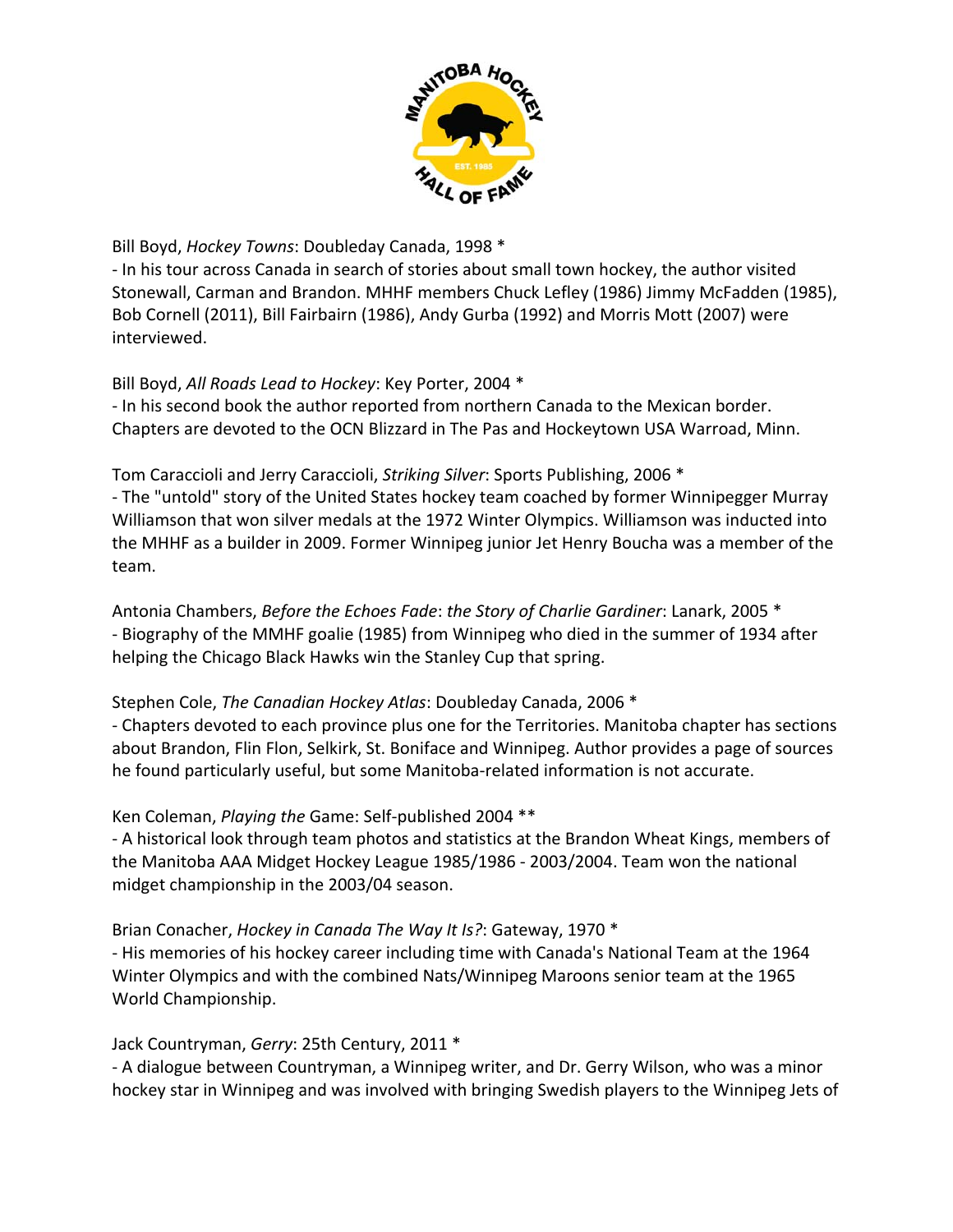

the WHA. Injuries ended Wilson's brief pro career with the Montreal Canadiens. He died in 2012. Wilson's son Carey is a MHHF (1999) member.

Chris Cuthbert and Scott Russell, *The Rink: Stories From Hockey's Home Towns*: Penguin, 1997 \* ‐ The Hockey Night in Canada broadcasters travelled across Canada to chronicle the significance of the rink to 10 communities. In Manitoba the community Cuthbert visited was Flin Flon and the rink the Whitney Forum. In 1960 the rink built in 1935 and known as the Main Arena was refurbished and renamed the Whitney Forum. More than 20 honoured members of the MHHF either were born and/or learned to play hockey in the community or whose time spent there as a player, coach or administrator had an impact on their future induction. In total, more than 80 players who played for Flin Flon minor, junior or senior teams reached the NHL or WHA. The 1957 Canadian junior champion Bombers were inducted into the MHHF in the team category.

### Michael Czuboka, *Ukrainian Canadian, Eh?*: Communigraphics, 1983 \*

‐ Subtitled The Ukrainians of Canada and Elsewhere as perceived by Themselves and Others. Includes a 70‐page section titled Players with short biographies of more than 20 players who are members of the Manitoba Hockey Hall of Fame or played in Manitoba.

John Danakas and Richard Brignall, *Small Town Glory*: James Lorimer, 2006 \* ‐ Story for juvenile readers of the Kenora Thistles' quest for the Stanley Cup early in the 20th

Century. Winnipeg author Danakas also has written several Winnipeg‐based hockey novels for readers ages 8‐13 including *Brothers on Ice\*, Hockey Heroes\** and *Hockey Night in Transcona\**.

# Edgar Danny Desjarlais, *The 'Tobanz*: Pemmican, 2003 \*

‐ Novel about an all‐Native hockey team from Manitoba that competes in the World Bantam Championship in England. The author grew up in St. Laurent and has coached minor hockey.

Don Dietrich with Nadine Dietrich and Brad Bird, *No Guarantees*: Trafford, 2007 \* ‐ Story of struggle and success in hockey and with Parkinson's and cancer by the MHHF (2011) builder inductee who lives in his hometown of Deloraine, MB.

# Ty Dilello, *Golden Boys*: Great Plains, 2017 \*

‐ Author's list of the top 50 Manitoba hockey players of all time. Includes biographies and rare photographs. Several current and former members of the MHHF board are recognized in the author's acknowledgments.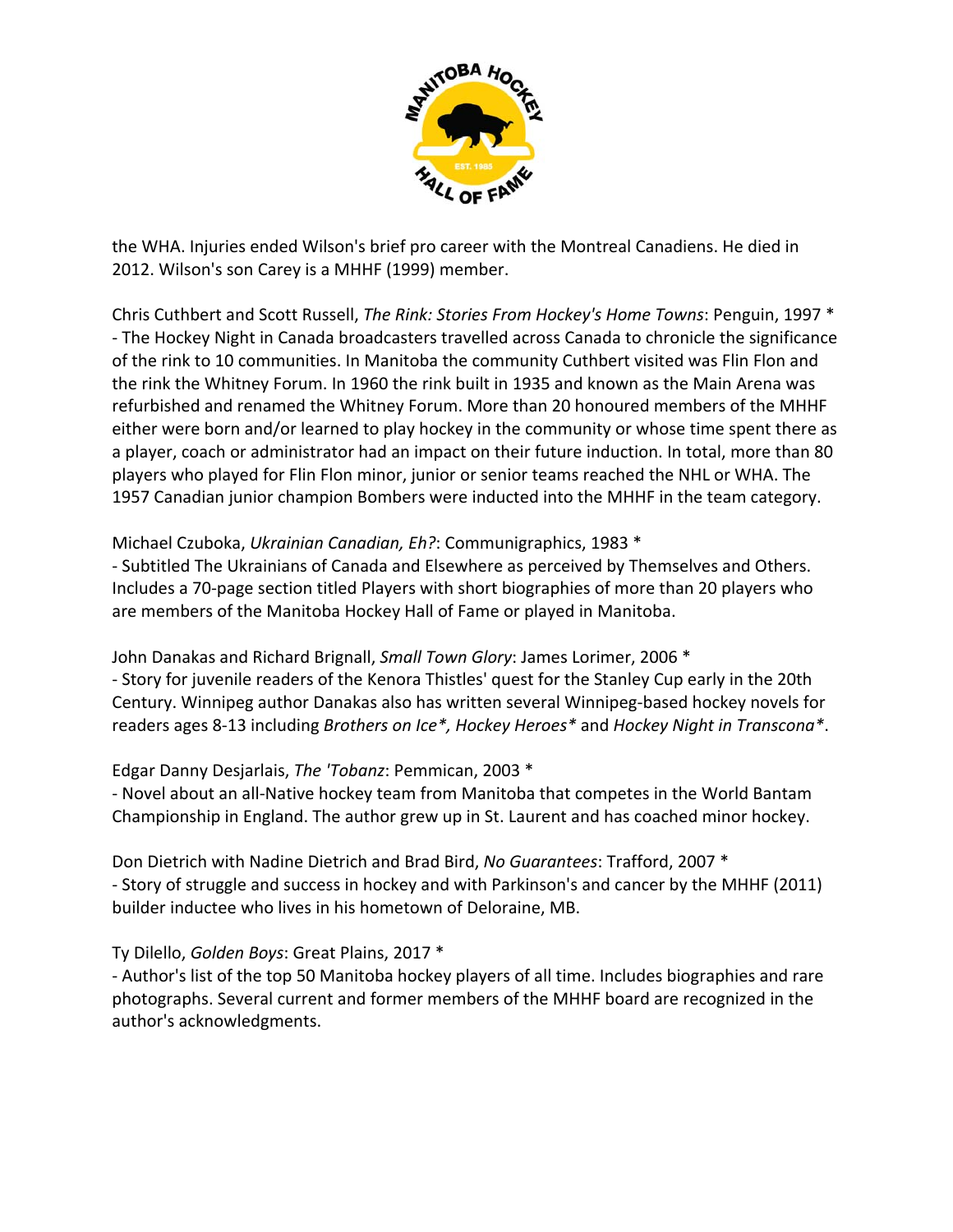

Ty Dilello, *Hockey Hotbeds*: McNally Robinson, 2015 \*

‐ Collection of stories about more than 40 communities across the globe. Andy Bathgate (1985), Blaine Stoughton (1990) and Curt Ridley (2015) are interviewed. Bathgate died in February 2016. *Hockey Hotbeds Volume 2*, 2016 includes stories on Flin Flon (Eric Nesterenko 1990 and Ernie Wakely 1992) and The Pas (Murray Anderson).

Rick Dillabough, *Brandon Wheat Kings The First 50 Years in the WHL*: Brandon Wheat Kings Hockey Club, 2016 \*\*\*\*

‐ Season‐by‐season history of the junior hockey team beginning in 1967‐68.

Phil Drackett, *Flashing Blades ‐ the Story of British Ice Hockey*: Crowood, 1987 \* ‐ Covers the period from the late 1800s through to the 1980s. Includes information and photos of many Manitobans.

David Dupuis, *Sawchuk: the Troubles and Triumphs of the* World's *Greatest Goalie*: Stoddart, 1998 \*

‐ An authorized biography of the goalie (1985), who was selected as both Manitoba's best professional athlete and hockey player of the 20th Century by different selection committees. In 2000, he also was named as the goalie on the first all‐star team as part of a Celebration of a Century of Manitoba Hockey Excellence.

Kevin Fee, editor, Virg Foss, writer, *Fight On Sioux*: Grand Forks Herald, 2001 \* ‐ Story of the University of North Dakota's men's hockey team starting with the 1947/48 season. Includes a complete list of letter winners through 2001 (66 from Manitoba) and captains/alternates (18 from Manitoba). Several UND players later played for the Winnipeg Jets.

John Ferguson with Stan & Shirley Fischler, *Thunder and Lightning*: Prentice‐Hall Canada, 1989 \* ‐ Autobiography of the Montreal Canadiens player, who later became the general manager of the Winnipeg Jets.

Eric Fehr and Pamela Duncan Edwards, *The Bulliest Dozer*: Self, 2014 ‐ A book for children about bullying co‐ written by Fehr, the Manitoba‐born player, who played in the NHL through the 2016/17 season.

Ken Fenson, *Tenth Anniversary ‐ Limited Edition: Celebrating Winnipeg Jets Ten Seasons*; Winnipeg Jets Hockey Club, 1982 \*\*\*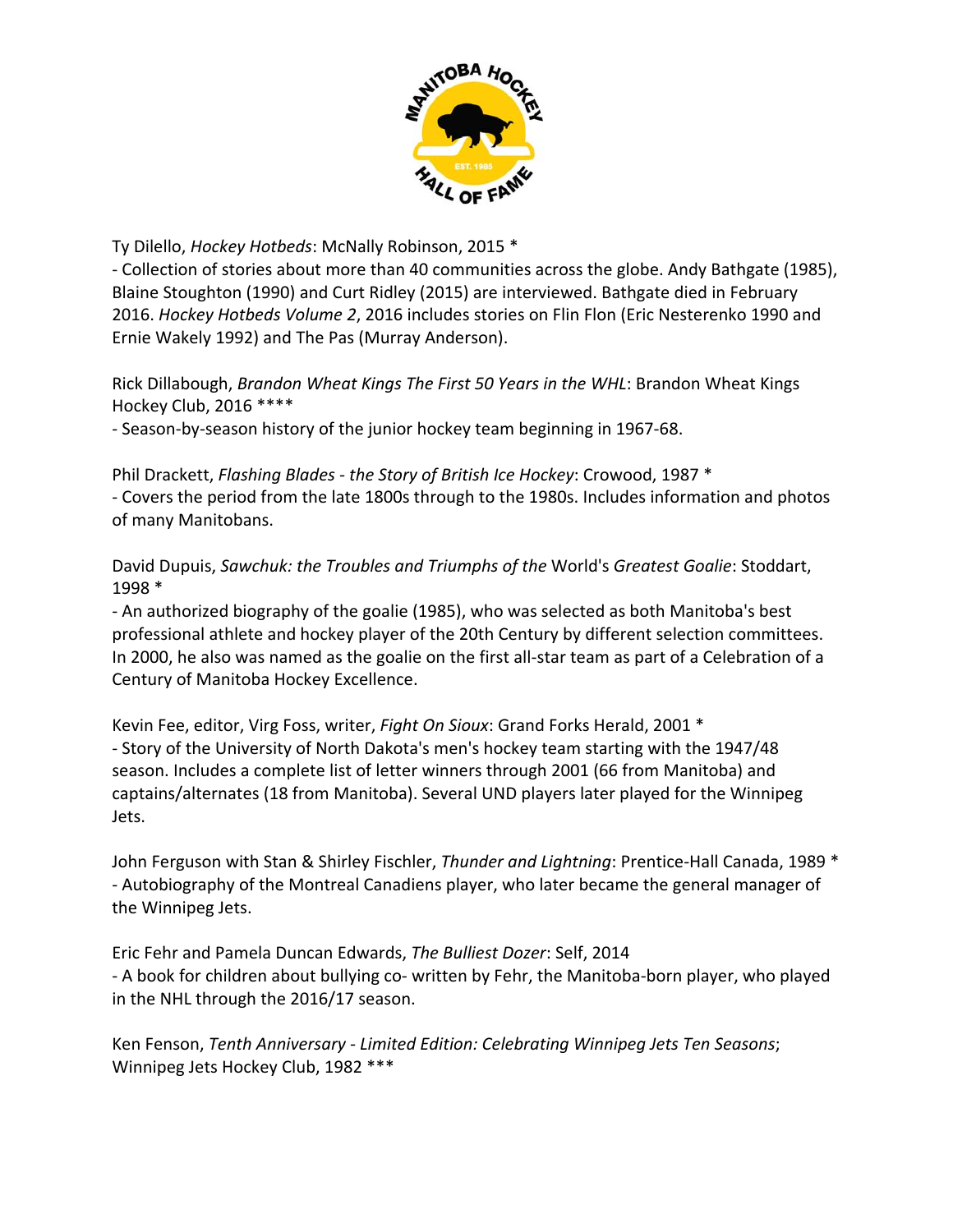

Stan Fischler, *Bobby Clarke and the Ferocious Flyers*: Warner, 1974 \*

‐ Story of how "hockey's newest super‐star" led "his two‐fisted Flyers to the first expansion team championship." The first section of the book covering 40 pages is titled *The Magnificent Bobby Clarke* and includes chapters about the MHHF (1985) inductee living and playing in Flin Flon.

Ed Fitkin, *Turk Broda of the Leafs*: Castle, 1950 \*

‐ Story of the goalie (1985) from Brandon, who at the time the book was published was at age 36 the oldest player in the NHL.

Theoren Fleury with Kirstie McLellan Day, *Playing With Fire*: HarperCollins, 2009 \* ‐ Autobiography by the MHHF (2011) player inductee that covers what he calls "the highest highs and the lowest lows" of his hockey career and life. Fleury wrote a second book with therapist Kim Barthel titled *Conversations With a Rattlesnake* that is subtitled Raw and Honest Reflections on Healing and Trauma. Influence 2014 \*

Timothy Gassen, *The WHA Hall of Fame: A Photographic History of the Rebel League 1972‐79*: Saint Johann Press, 2012

‐ Author is the founder of the WHA Hall of Fame. Book includes photos of rare promotional material.

Ted Green with Al Hirshberg, *High Stick*: Dodd, Mead 1971 \*

‐ Story of the Boston Bruins defenceman's comeback from a skull fracture in 1969. Written before the MHHF (1985) member, who was born in Eriksdale, MB and played his minor and junior hockey in Winnipeg, joined the Winnipeg Jets of the WHA.

Murray Greig, *Big Bucks and Blue Pucks: From Hull to Gretzky, an Anecdotal History of the Late, Great World Hockey Association*: Macmillan Canada 1997 \*

‐ Includes personal recollections of Winnipeg Jets Joe Daley (1992) and Garth Rizzuto and Flin Flon native Al Hamilton (1992). Cover art includes Bobby Hull and Ab McDonald (1985) hockey cards.

Andy Gurba, *History of the Brandon Wheat KIngs*: Leech, 1989 \*\*\*\*

‐ The MHHF (1992) official inductee covers the history of the Brandon junior team from the 1947/48 season through the 1988/89 season. The 1948/49 team that won the Western Canada championship is on the MHHF team honour list. Includes information on other Brandon teams.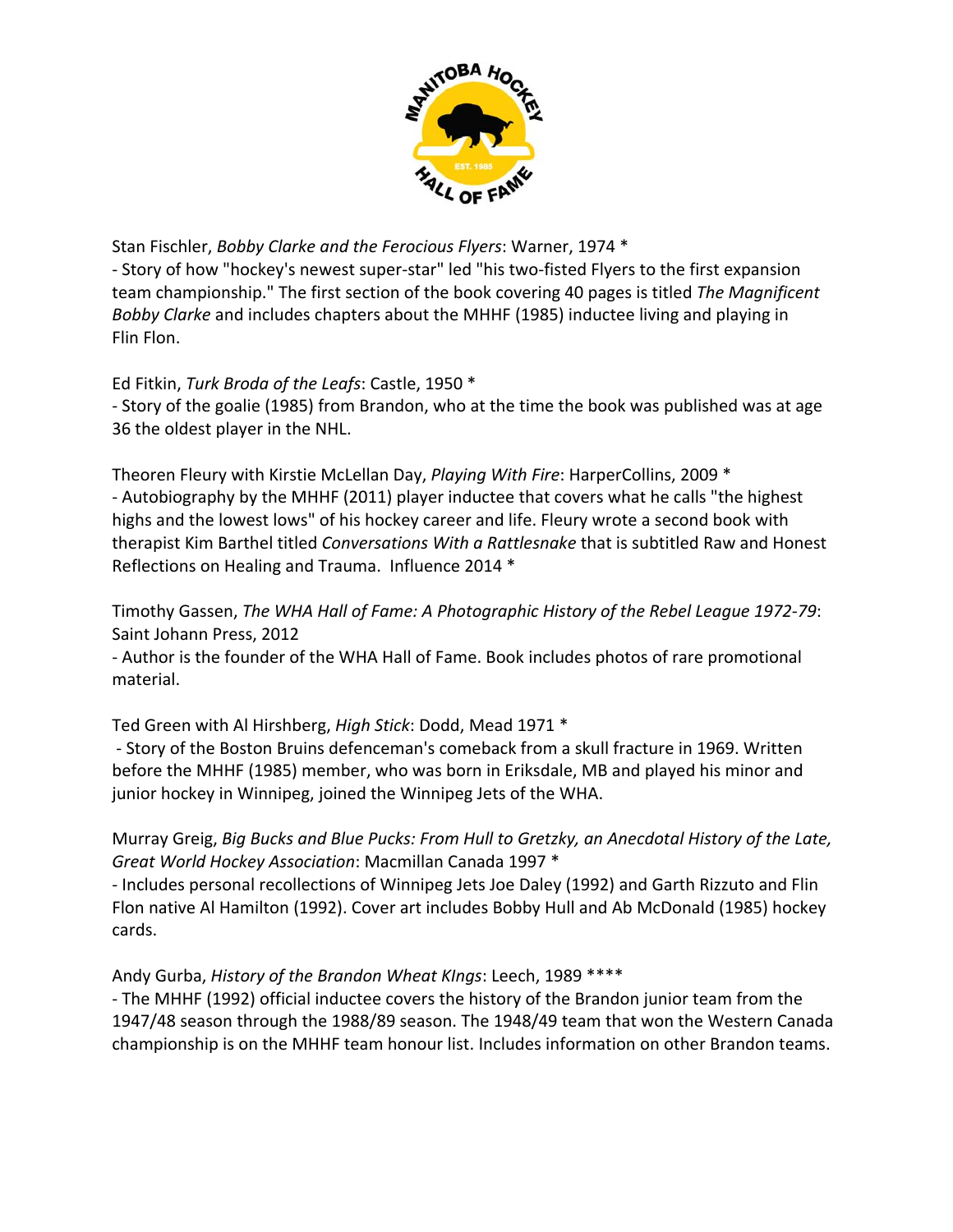

Cara Hedley, *Twenty Miles*: Coach House, 2007 \*

‐ Novel about University women's hockey in Winnipeg by a former University of Manitoba Bisons player.

Michael Hiam, *Eddie Shore and That Old Time Hockey:* McClelland & Stewart, 2011 *\** ‐ Biography about the defenceman that includes information on him going to college in Winnipeg and briefly playing hockey at St. John's College before returning to Saskatchewan and eventually playing professionally. Reference is made to 13 former St. John's students who were playing in the NHL during the 1930s.

### Daniel T. (Dan) Holden, *Cross Check!*: Aventine, 2004 \*

‐ Biography of Barney Holden from Winnipeg, who scored the first‐ever goal in a professional league in 1904 while playing for the Houghton (Michigan) Portage Lakers. Author is Holden's grandson. Barney Holden was a 2017 MHHF inductee.

### Derek Holtom, *Beyond the Jersey*: Friesens, 2008 \*

‐ A biographical look at the first 10 years of the Swan Valley Stampeders junior A hockey club that plays in the Manitoba Junior Hockey League. Author was the editor of the *Swan Valley Star & Times*.

### Bobby Hull and Bob Verdi, *The Golden Jet*: Triumph, 2010 \*

‐ Bobby Hull's personal photos are a feature along with a DVD that includes footage from his playing days. The focus of the book relates to his time with the Chicago Blackhawks and his post‐hockey career as an ambassador for the team and little about his time in Winnipeg. Verdi is a long‐time Chicago sportswriter and Blackhawks historian.

### Andrew Hunter, *Convergence*: Winnipeg Art Gallery, 1998 \*

‐ This book was published to coincide with exhibitions of the same name about Terry Sawchuk (1985) that were run concurrently at the Winnipeg Art Gallery and the Art Gallery of Peel, Ont.

### Dick Irvin Jr., *Tough Calls: NHL Referees and Linesmen Tell Their Story*: McClelland & Stewart, 1997 \*

‐ The former Hockey Night in Canada and Montreal Canadiens broadcaster lets NHL officials tell their own stories. Chapter 1 is given to MHHF (1992) official inductee Andy Van Hellemond, who talks about getting his start in Manitoba. Van Hellemond was named Manitoba's hockey referee of the century in 2000 as part of Celebrating a Century of Hockey Excellence.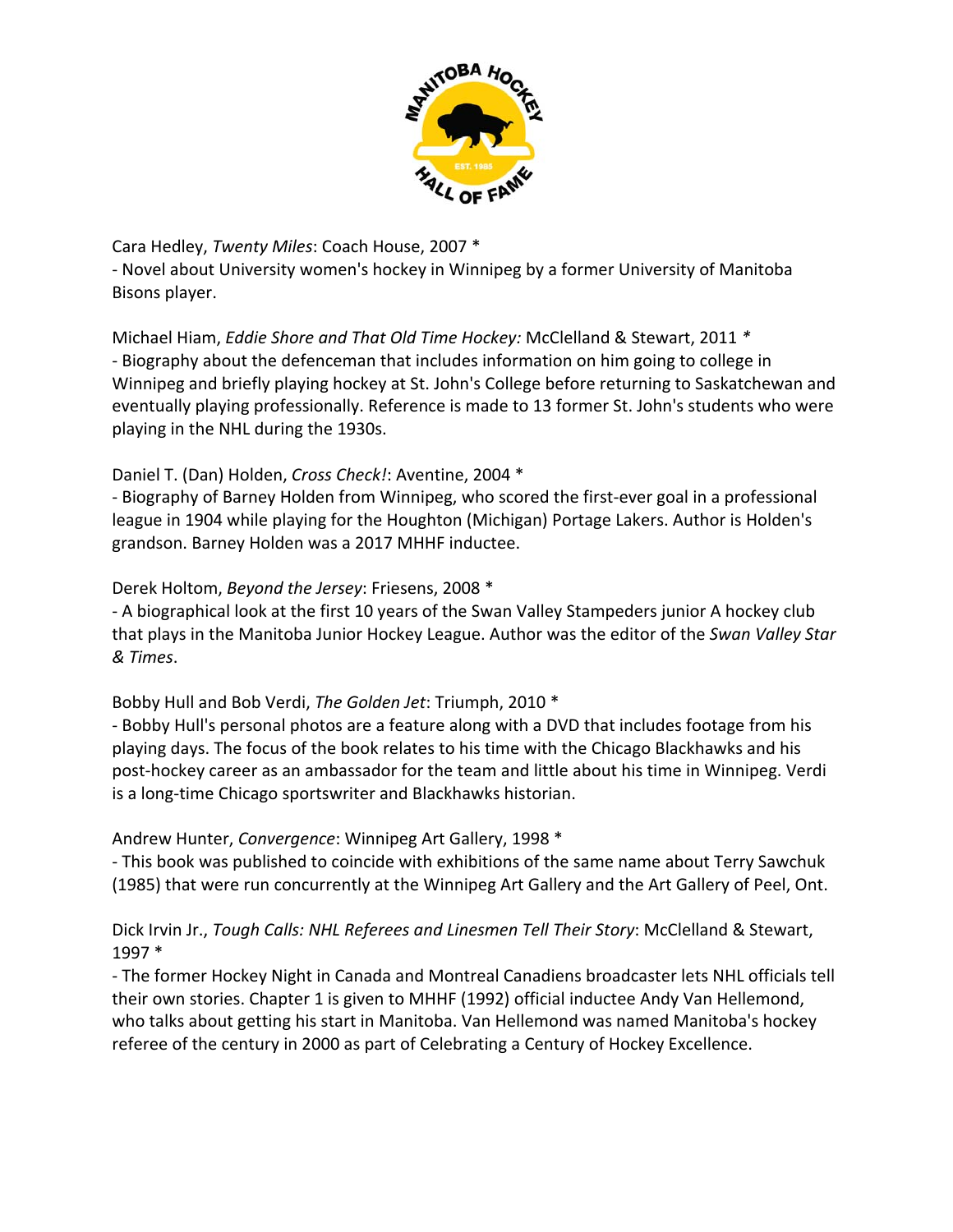

Gare Joyce, *The Devil and Bobby Hull*: John Wiley & Sons Canada, 2011 \* ‐ Book tells the story of how hockey's original million dollar man became the game's lost legend. A good portion covers Hull's time in Winnipeg. In 1992, he was inducted into the MHHF in a special Winnipeg Jets category.

Wes Keating, *The Hanover Tache Hockey League Story*: Derksen, 1982 \* ‐ History of the southeastern Manitoba intermediate league from its inception in the 1958/59 season through the 1982/83 season written by a former reporter for *The Carillon* in Steinbach. The 1972/73 St. Malo Warriors team was added to the MHHF team honour list in 2013.

Brian Kendall, *Shutout: the Legend of Terry Sawchuk*: Viking, 1996 \* ‐ An unauthorized biography of the MHHF (1985) inductee.

Sheldon Kennedy with James Grainger, *Why I Didn't Say Anything*: Insomniac, 2006 \* ‐ Story of the former NHL player from Manitoba who was sexually abused while playing junior hockey in Saskatchewan by his coach Graham James from Winnipeg. Kennedy was inducted into the MHHF as a player in October 2015.

Brian Kinsley, editor, *Flin Flon Bombers Memorial Cup* Champions *1957*: Flintoba Enterprises, 1997 \*

‐ Combination of newspaper articles with editing and some original work by the author, who grew up in Flin Flon. Ted Hampson (1986), Duane Rupp (1987), Pat Ginnell (2009), George Konik (2011), coach Bobby Kirk (1999) and executives R.H. (Pinky) Davie (1986) and Robert (Bud) Simpson (1997) are MHHF honoured members. The 1957 team also has been honoured.

Geoff Kirbyson, *The Hot Line*: Great Plains, 2015 \*

‐ How the legendary trio of Bobby Hull, Anders Hedberg and Ulf Nilsson transformed hockey and led the WHA Winnipeg Jets to greatness.

Richard M. Lapp and Alec Macaulay, *The Memorial Cup*: Harbour, 1997 \* ‐ History of Canada's national junior hockey championship year‐by‐year from 1919 through 1997. All winning teams from Manitoba are members of the MHHF. Lapp is a Winnipeg writer.

Richard M. Lapp and Silas White, *Local Heroes*: Harbour, 1993 \*

‐ History of the Western (Canada Junior) Hockey League from 1966/67 to 1992/93 that includes chapters on the Brandon Wheat Kings, Flin Flon Bombers and Winnipeg junior teams: Jets, Clubs, Monarchs and Warriors. The authors list players from the Manitoba teams who played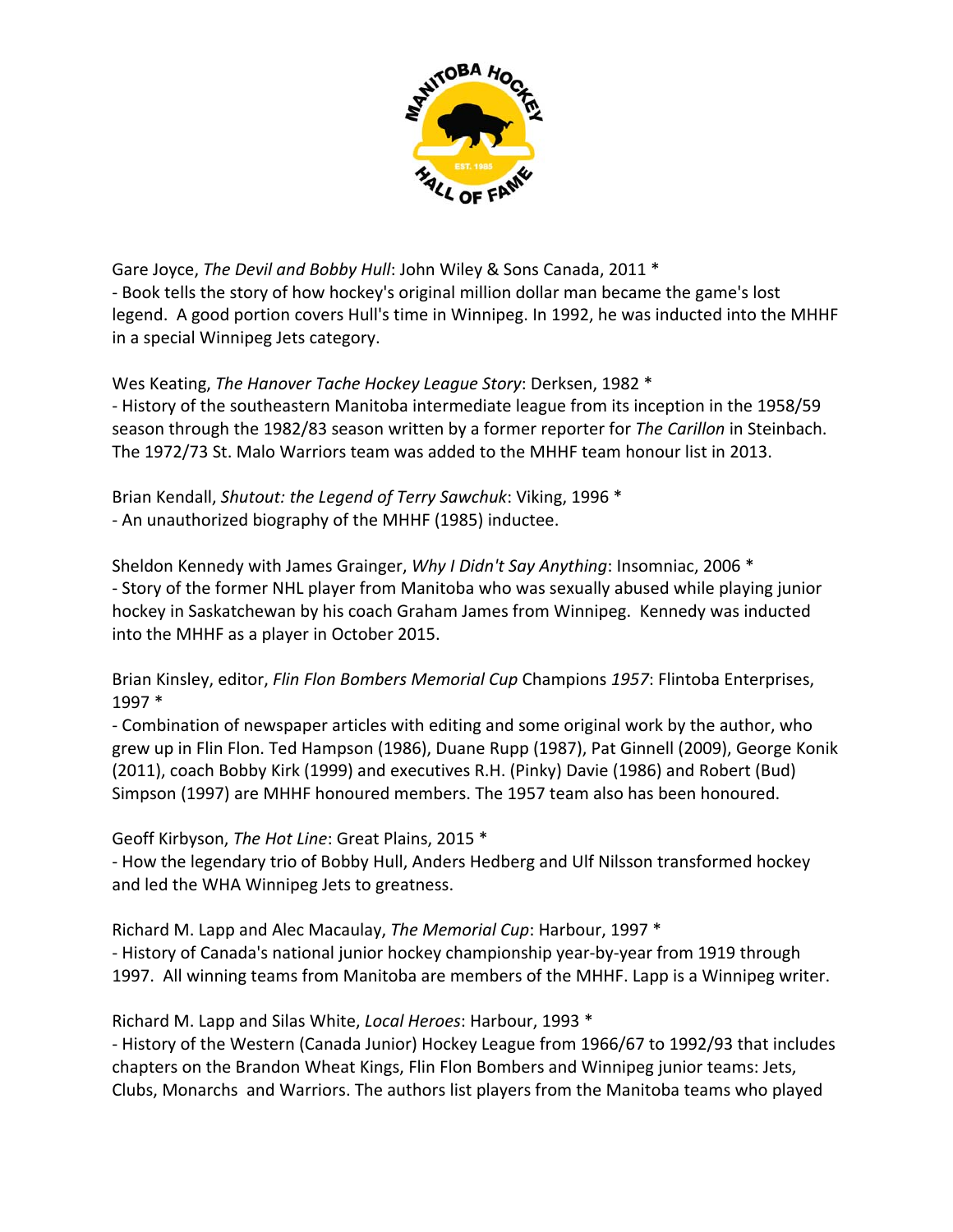

in the NHL. As of the 2017 induction, 16 of the 38 Brandon players are honoured members of the MHHF, eight of the 26 Bombers, and 10 of 22 from the Winnipeg teams.

Jack Lautier and Frank Polnaszek, *Same Game, Different Name*: Glacier, 1996 ‐ History of the World Hockey Association written by a New England journalist and a WHA statistician. It includes comments from many players and coaches including several connected to the Jets and/or Winnipeg.

Reggie Leach, *The Riverton Rifle: My Story ‐ Straight Shooting on Hockey and on Life*: Greystone, 2015 \*

‐ Recollections by the 1985 player inductee of his path to the NHL, the hard lessons he learned, and his subsequent rebirth.

Vince Leah, *Manitoba Hockey a History*: Manitoba Hockey Players' Foundation, 1970 \* ‐ Story of 100 years of hockey in Manitoba written by a Winnipeg sportswriter, who was inducted as a MHHF builder in 1985. Includes lists of provincial champion teams and MAHA presidents through 1969.

Brad J. Lombardo, *From Triumph to Tragedy in the NHL*: Create Space, 2015 ‐ Profiles the lives, careers and untimely deaths of six players including Bill Masterton (1985) and Terry Sawchuk (1985).

Phil Loranger, *Cowboy on Ice: the Howie Young Story*: Gateway, 1975 \* ‐ Biography of the NHL and WHA player who was traded to the WHA Jets by the Phoenix Roadrunners shortly before the book was published by a Winnipeg publisher. Foreword by Bobby Hull.

Lord Selkirk Minor Hockey Association, *Hockey in Selkirk*: LSMHA, 1982 \* ‐ Pictorial history of hockey In the Interlake community from minor to senior published as a Selkirk Centennial project. Includes a team photo of the 1920 Selkirk Fishermen junior team that was honoured by the MHHF in 2017.

Steve Lundin, *When She's Gone*: Great Plains, 2004 \* ‐ Novel about a Winnipeg goalie and his brother who idolize the Winnipeg Jets. After the team leaves Winnipeg, they travel to the UK where the goalie tries out with the Cardiff Devils.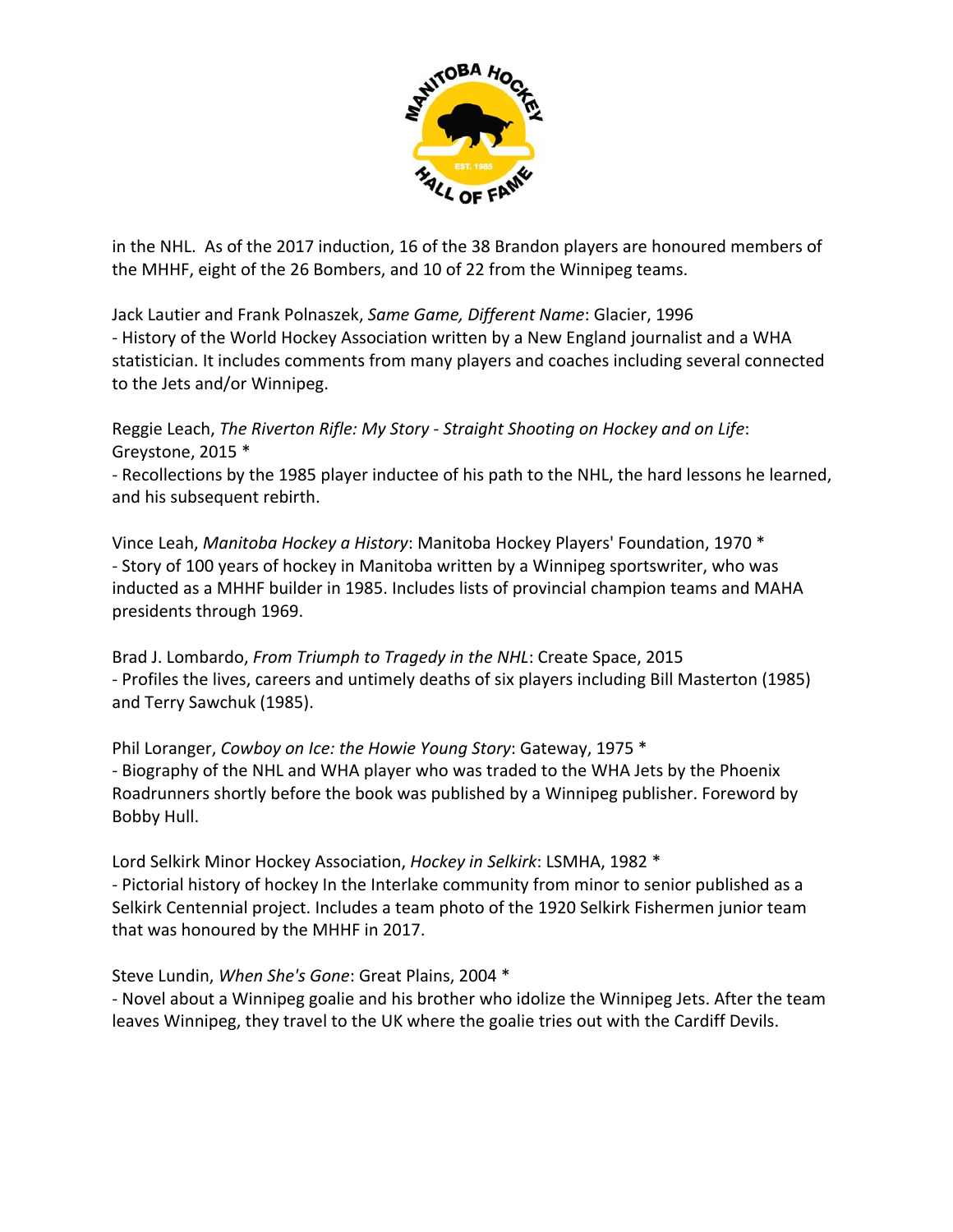

Craig MacInnis, editor, *Remembering the Golden Jet*: Stoddart, 2001 \* ‐ A celebration of Bobby Hull by seven different writers including the editor. A chapter by West Coast journalist Mark Leiren‐Young is described by the editor as "an appraisal of Hull's WHA years."

Randall Maggs, *Night Works: the Sawchuk Poems*: Brick, 2008 \* ‐ A book of hockey poems featuring goalie Terry Sawchuk (1985). Maggs lived in Winnipeg as a youth and played minor hockey at Silver Heights Community Club.

Andrew H. Malcolm, *Fury: Inside the Life of Theoren Fleury*: McClelland & Stewart, 1997 \* ‐ biography of the MHHF (2011) inductee that covers in detail his growing up and playing in Manitoba.

Don Marks, *They Call Me Chief Warriors on Ice*: J. Gordon Shillingford, 2008 \* ‐ Stories about First Nations, Metis and Inuit players who played in the NHL. Includes chapters about Reggie Leach (1985) and Theoren Fleury (2011) and an interview with former NHLer Jim Neilson, who lives in Winnipeg. Book comes with a DVD of a documentary directed by the author who was a Winnipeg film‐maker as well as journalist. Marks also wrote *Playing the White Man's Game* (2014) that included a chapter titled Hockey First For First Nations.

Brian McFarlane, *Golden Oldies: Stories of Hockey Heroes*: ECW Press, 2015 \* ‐ Includes a story titled "Never Got a Big‐League Chance" about Len Thornson (1993), a Montreal Canadiens property who scored 1,352 points for the Fort Wayne Comets of the IHL. Thornson played junior for the St. Boniface Canadiens.

Nicole Mortillaro, *Something To Prove*: James Lorimer, 2010 \* ‐ Story for juvenile readers about Bobby Clarke (1985) with several chapters devoted to his growing up in Flin Flon and playing for the junior Bombers.

Wayne Norton, *Women on Ice*: Ronsdale 2009 \*

‐ The story of the early years of women's hockey in Western Canada. The book focuses on the development of the sport in Alberta and B.C. and Manitoba gets little mention other than the 1926 U of M team that competed in the annual Banff Winter Carnival tournament and an Eaton's team in the mid‐1930s.

Greg Oliver, *Father Bauer and the Great Experiment*: ECW, 2017 \*

‐ Subtitled The Genesis of Canadian Olympic Hockey. Father Bauer was instrumental in the formation of Canada's first national hockey team that was based in Winnipeg for several years.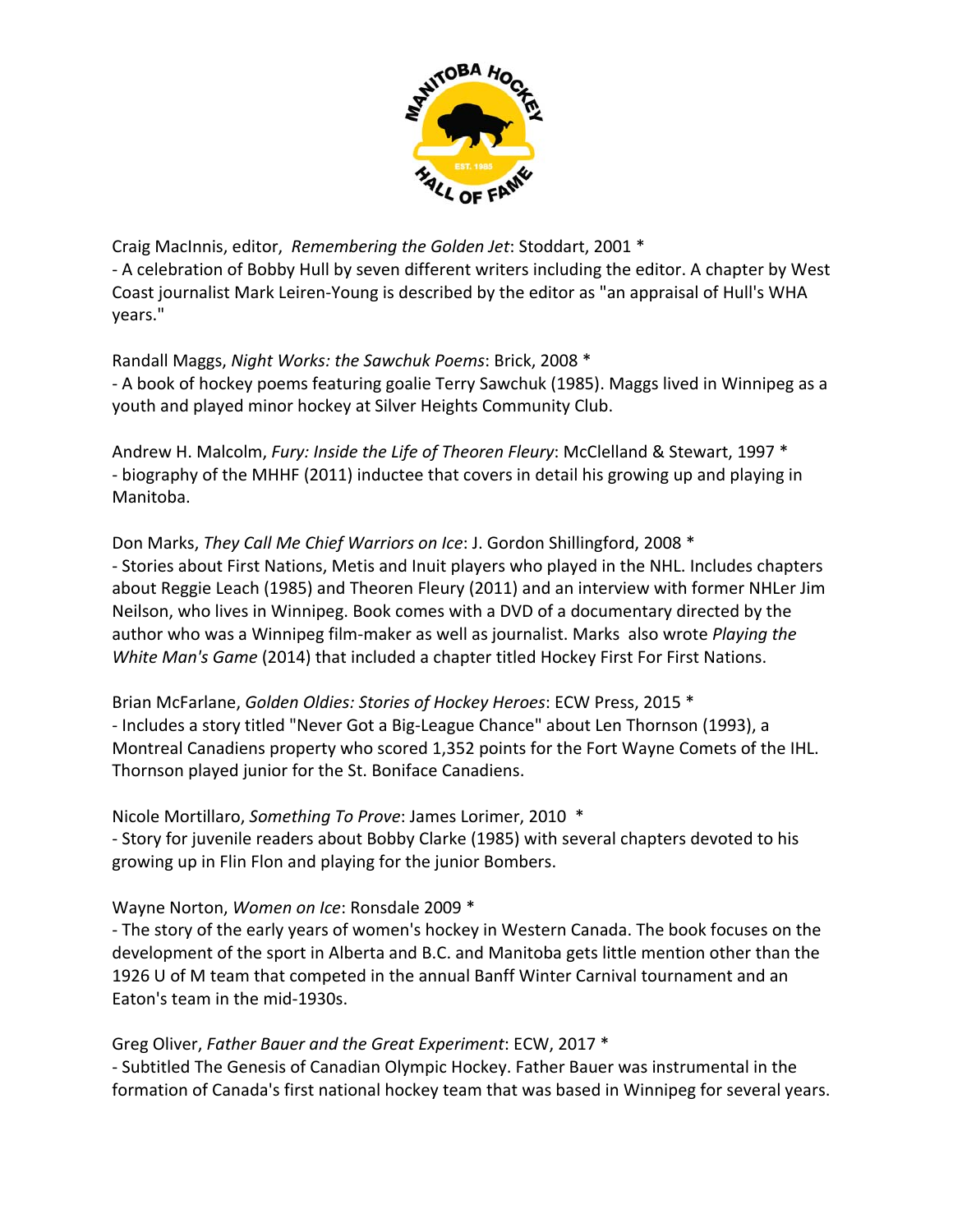

The team that represented Canada at the 1965 World Championship included seven players from the 1964 Allan Cup champion Winnipeg Maroons. The seven were Reg Abbott (2007), Gary Aldcorn (1997), Fred Dunsmore (1989), Don Collins, Al Johnson, Bill Johnson and Jim MacKenzie. Gord Simpson (1997) was the coach.

### Greg Oliver & Richard Kamchen, *Don't Call Me Goon*: ECW, 2013 \*

‐ Stories of "enforcers, gunslingers and bad boys" including Joseph (Joe) Hall (1985), Dave Semenko (2001), ex‐U of M Bison Stu Grimson, Portage la Prairie's Arron Asham, and former Jets Tie Domi, Dave Manson, Brad Maxwell and Jimmy Mann. Kamchen is a Winnipeg freelance writer.

### Greg Oliver & Richard Kamchen, *The Goaltenders' Union*: ECW 2014 \*

‐ Stories about more than 60 goalies including MHHF members Turk Broda and Charlie Gardiner (1985), Joe Daley (1992) and Bill Ranford (2003), former Jets Bob Essensa, Brian Hayward and Ed Staniowski, ex‐Jets and Manitoba Moose goalie coach Rick St. Croix, and Murray Bannerman, who played junior in Winnipeg.

Jake Penner, *Jake the Rake and Iron Horse Penner*: Self‐published, 2011 \* ‐ Memoir by a former Winkler Royals intermediate player and coach about hockey and baseball in southern Manitoba.

Lloyd Penwarden, *Along the Hockey Highway*: Self‐published, 19?? \*

‐ Collection of stories, newspaper clippings and the author's personal memories of hockey and other sports in Selkirk and the Interlake. The patron of the MHHF and member of the Society for International Hockey Research died in 2015.

### Andrew Podnieks, *Fast Ice Superstars of the New NHL*, ECW, 2017 \*

‐ Biographies of 63 players including Winnipeg Jets Nikolaj Ehlers, Patrik Laine, Mark Scheifele and Jacob Trouba. Also Winnipeg‐born Max Domi of the Arizona Goyotes, Mark Stone of the Ottawa Senators and Jonathan Toews of the Chicago Black Hawks.

### Sean Pronger with Dan Murphy, *Journeyman*: Viking, 2012 \*

‐ Autobiography of the professional hockey player that includes his memories about playing for the Manitoba Moose and about members of the Moose organization.

Dorothy (Loughlin) Purvis. *Clem Loughlin's Hockey Career*: Self‐published, 2004 \*\* ‐ Newspaper clippings and photographs tell the story of the 1990 player inductee, who also coached the Chicago Black Hawks. Purvis is his niece.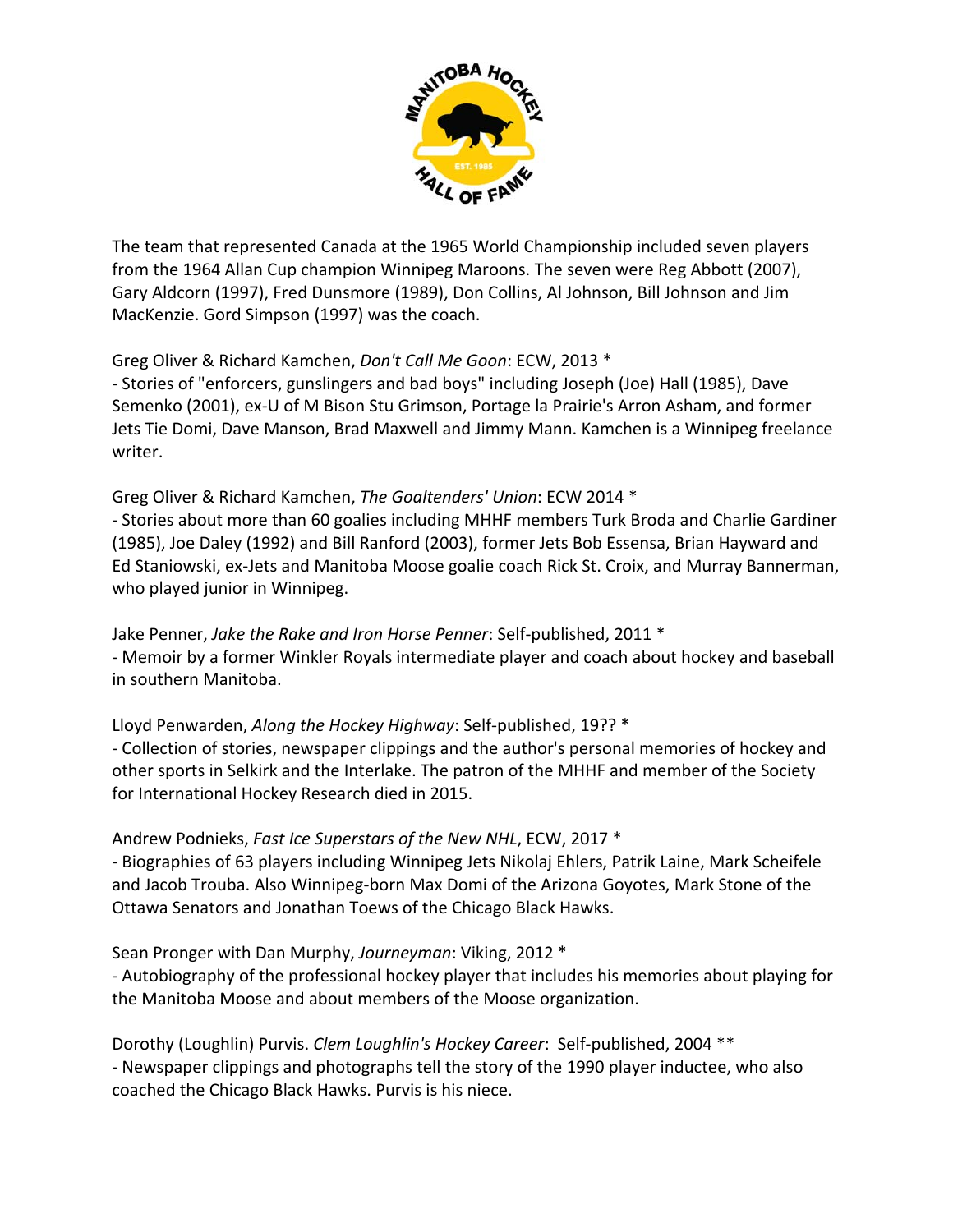

Rhoda Rappeport, *Fred Shero a Kaleidoscopic View of the Coach of the Philadelphia Flyers*: St. Martin's, 1977 \*

‐ The thoughts of Shero, who was inducted into the MHHF as a player in 1985, along with comments from Flyer players including Bobby Clarke (1985).

Camilla Reghelini Rivers, *Red‐Line Blues*: James Lorimer, 2002 \* ‐ Short stories for young readers with the fictional narrator related to the Rivers brothers, Gus (1985), Romeo (1990) and Joe.

John Robertson, *High Times With Stewart MacPherson*: Prairie, 1980 \*

‐ Biography of the MHHF media member (1986), who started broadcasting hockey for the BBC in the United Kingdom in 1937 and later was the general manager of Winnipeg Enterprises. Robertson was a former Winnipeg sports reporter and broadcaster, who died in 2014.

Doug Savage and John Davidson, *My New Hero*, *Memories of the Rink* Rats: DaySprings, 2014 \* ‐ Anecdotal biography of Savage, who grew up and played hockey in Winnipeg's Weston area. Many stories about hanging around the Winnipeg Arena.

Mary Halverson Schofield, *Henry Boucha: Star of the North*: Snowshoe, 1999 \* ‐ Biography of the Warroad, Minn. player, who played for the Winnipeg junior Jets and for coach and MHHF builder member (2009) Murray Williamson on the US National and Olympics teams before turning pro.

Dave Semenko with Larry Tucker, *Looking Out for Number One*: Stoddart, 1989 \* ‐ Autobiography of the MHHF (2001) member from Winnipeg who played junior for the Brandon Travellers and Wheat Kings and with the Edmonton Oilers of the NHL for several seasons.

Fred Shero with Vijay S. Kothare, *The Man Behind the System*: Chilton, 1975 \* ‐ Autobiography of the Stanley Cup winning Philadelphia Flyers coach from Winnipeg, who was inducted into the MHHF as a player in 1985.

Jim Silver, *Thin Ice: Money, Politics and the Demise of an NHL Franchise*: Fernwood, 1996 \* ‐ The author was a member of the Thin Ice community‐based group that opposed public funding for a new arena in Winnipeg and for the Jets franchise before the NHL team relocated to Phoenix.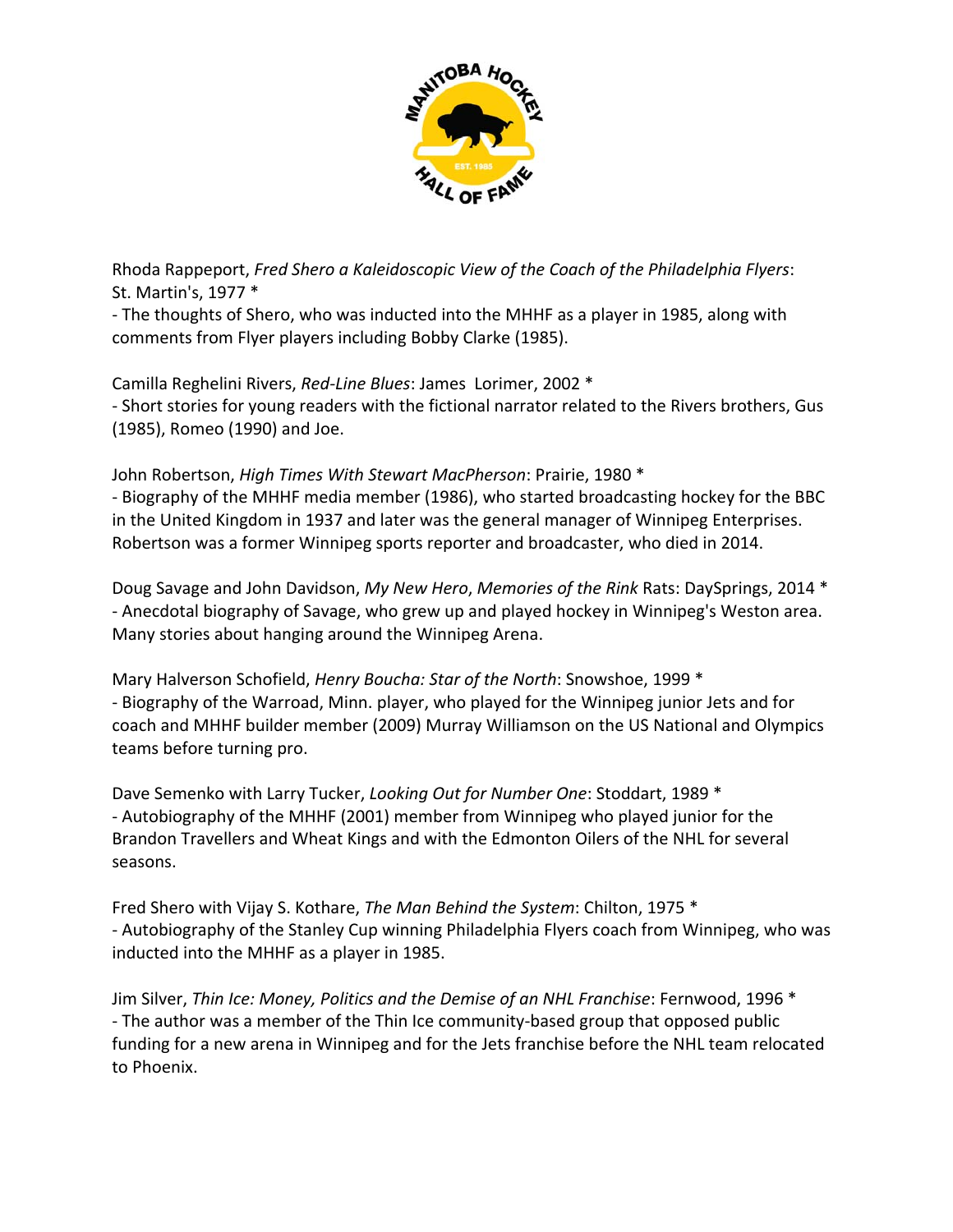

Harold Skazyk, *Twenty One Years in the Penalty Box*: Art Bookbindery, 2010 \* ‐ Memoir of a Winnipeg off‐ice official, who worked both amateur and pro hockey. Author died in 2012.

### Michael A. Smith, *Life After Hockey*: Codner, 1987 \*

‐ Interviews with 22 former hockey players by the author who was the assistant general manager of the Winnipeg Jets at the time. Those interviewed include Gerry Hart (1986), Ted Irvine (1985), Morris Mott (2007), Ulf Nilsson (1992), Roger Bourbonnais (Canada's National Team, 2007), Gary Smith (1978/79 Winnipeg Jets, 1985) and the late Jerry Kruk (1959 Winnipeg Braves, 1985), who served as vice‐president of the MHHF board.

### Ron Smith, *Kid Dynamite: the Gerry James Story*: Oolichan, 2011 \*

‐ Biography of the hockey player (2013) and football star that includes the player's memories of playing minor hockey in Winnipeg.

Rick Sparling, *Amateur Hockey in Neepawa 1894 ‐ 1989: A Scrapbook*: McNally Robinson, 2017 ‐ Story of hockey in the western Manitoba community told through newspaper clippings and photographs. Advanced reading copy in collection. \*

Rick Sparling, *The History of Public School Hockey in Neepawa*: McNally Robinson, 2015 ‐ Chronicles public school hockey in Neepawa from 1938 to 1968 primarily through newspaper and school yearbook clippings and team photographs. Murray Wilkie (2009) is featured.

### David Square, *When Falcons Fly*: Poppy, 2007 \*

‐ Fictionalized story of the Winnipeg Falcons mostly Icelandic team that faced racial prejudice in its early years and went on to win the gold medal at the 1920 Olympics.

### Jon C. Stott, *Ice Warriors*: Heritage House, 2008 \*

‐ History of the Pacific Coast/Western Hockey League 1948‐1974 that includes sections about the Winnipeg Warriors and Brandon Regals professional teams that won the league championship in back‐to‐back years. The 1955/56 Warriors team was inducted into the MHHF in 2011. Warrior players Eddie Mazur (1985), Bill Mosienko (1985) Fred Shero (1985), Eric Nesterenko (1990), Danny Summers (1993), Gary Aldcorn (1997), Mickey Keating (1997) and Cec Hoekstra (2001), coach Alf Pike (1985) and general manager Jack Perrin Jr. (1990) are MHHF honoured members. Don Raleigh (1985) played for the Regals in the 1956/57 championship season.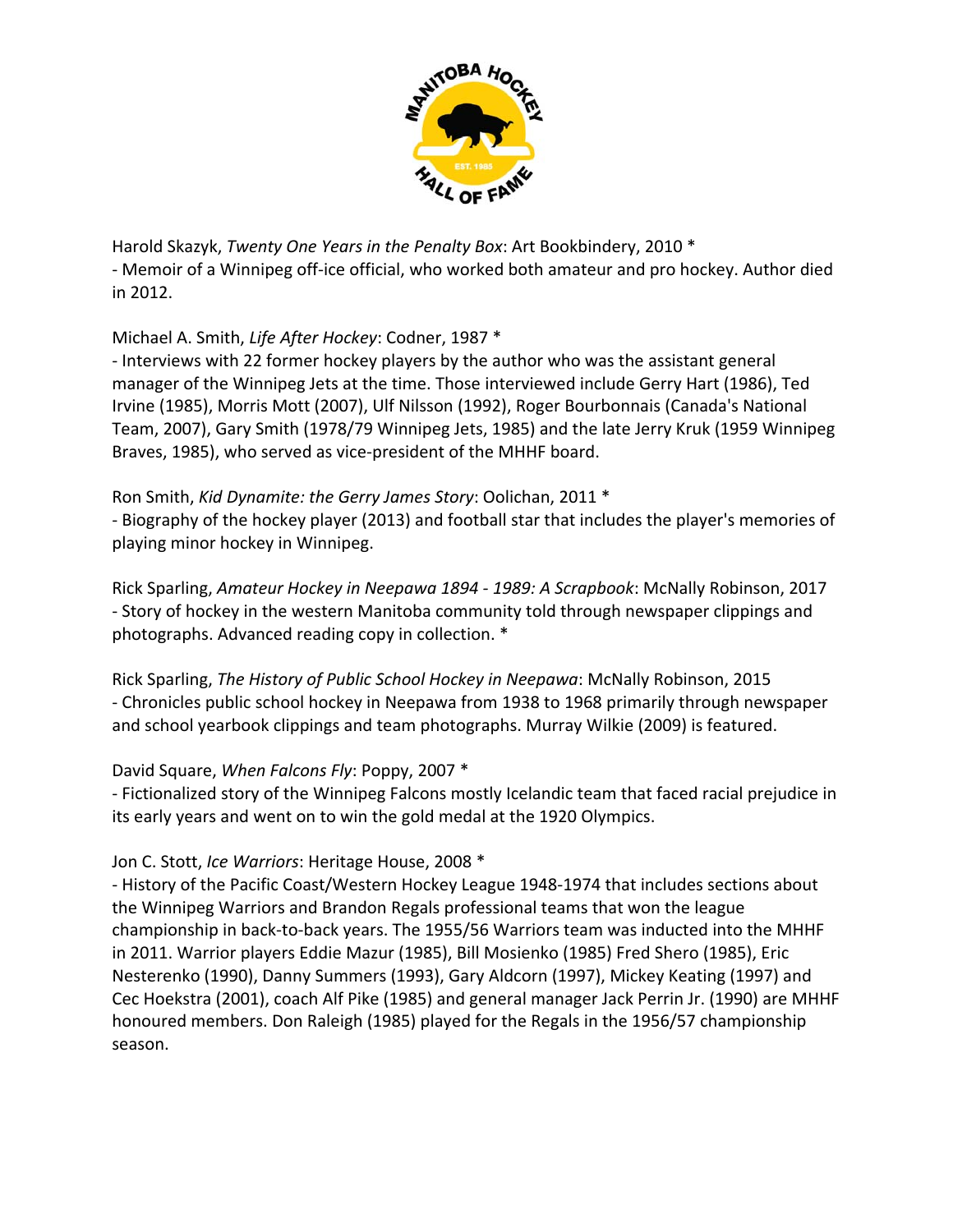

Warren Strandell, *Cal and the Lakers: Winning Under Two Flags*: Strandell News, 1998 \* ‐ Story of MHHF builder member (1997) Cal Marvin and Warroad, Minn. hockey organization that at times played under the umbrella of Hockey Manitoba. The 1974 Canadian intermediate champion Warroad Lakers and the 1994, 1995 and 1996 Warroad Lakers teams that won the Canadian senior championship were inducted into the MHHF in 2011. Many Manitobans played for the Lakers over the years including Reg Abbott (2007), Murray Balagus (1997), Fred Dunsmore (1989), 'Sugar' Jim Henry (1985), Jimmy Johnson (1993), Lou Joyal (1995), Bill Juzda (1985), Don MacKenzie (2013) and Murray Wilkie (2009).

### Scott Adam Surgent, *The Complete Historical and Statistical Reference to the World Hockey Association 1972‐19*79: Xaler, 1995 \*

‐ Includes textual histories of the teams, game‐by‐game results, player statistics, and draft lists. A 10th edition with new and updated material and the second edition of the smaller *The World Hockey Association Fact Book* that contains information that is in the "complete" book were released by the author late in 2015.

Ed Sweeney, editor, *Celebrating a Century of Manitoba Hockey Excellence*: Manitoba Hockey Foundation and Manitoba Hockey Hall of Fame, 2000 \*

‐ Published for a celebration that honoured Manitoba's player, coach, referee and first and second all‐star teams of the 20th Century. Includes an article on "grand old Manitoba hockey rinks." Sweeney, who died in 2013, was inducted into the MHHF as its only historian in 2005.

# George Tatomyr, *Beyond the Uke Line*: City Print, 1992 \*

‐ Stories about Ukrainians who played in the NHL including Turk Broda (1985), Bill Ezinicki (1986), Bill Juzda (1985), Pete (Landiak) Langelle (1985), Nick Mickoski (1985), Bill Mosienko (1985), Eric Nesterenko (1990), Terry Sawchuk (1985), Dave Semenko (2001), Wally Stanowski (1985), Bob Woytowich (1989), former Jets Dale Hawerchuk (2001), Bill Lesuk (2009), David Babych and Pat Elyniuk, and ex‐junior Jets Larry Bolonchuk and Dave Hrechkosy.

### Scott Taylor, Kris Row, Ed Sweeney, *The Winnipeg Jets: a Celebration of Pro Hockey In Winnipeg*: Studio 2007 \*

‐ Story of the WHA Jets from 1972/73 ‐ 1978/79 and the NHL Jets from the 1979/80 season through to 1996 when the franchise moved to Phoenix. A second edition published in 2008 \* includes a chapter featuring Randy Carlyle. Taylor is a Winnipeg sports reporter and broadcaster.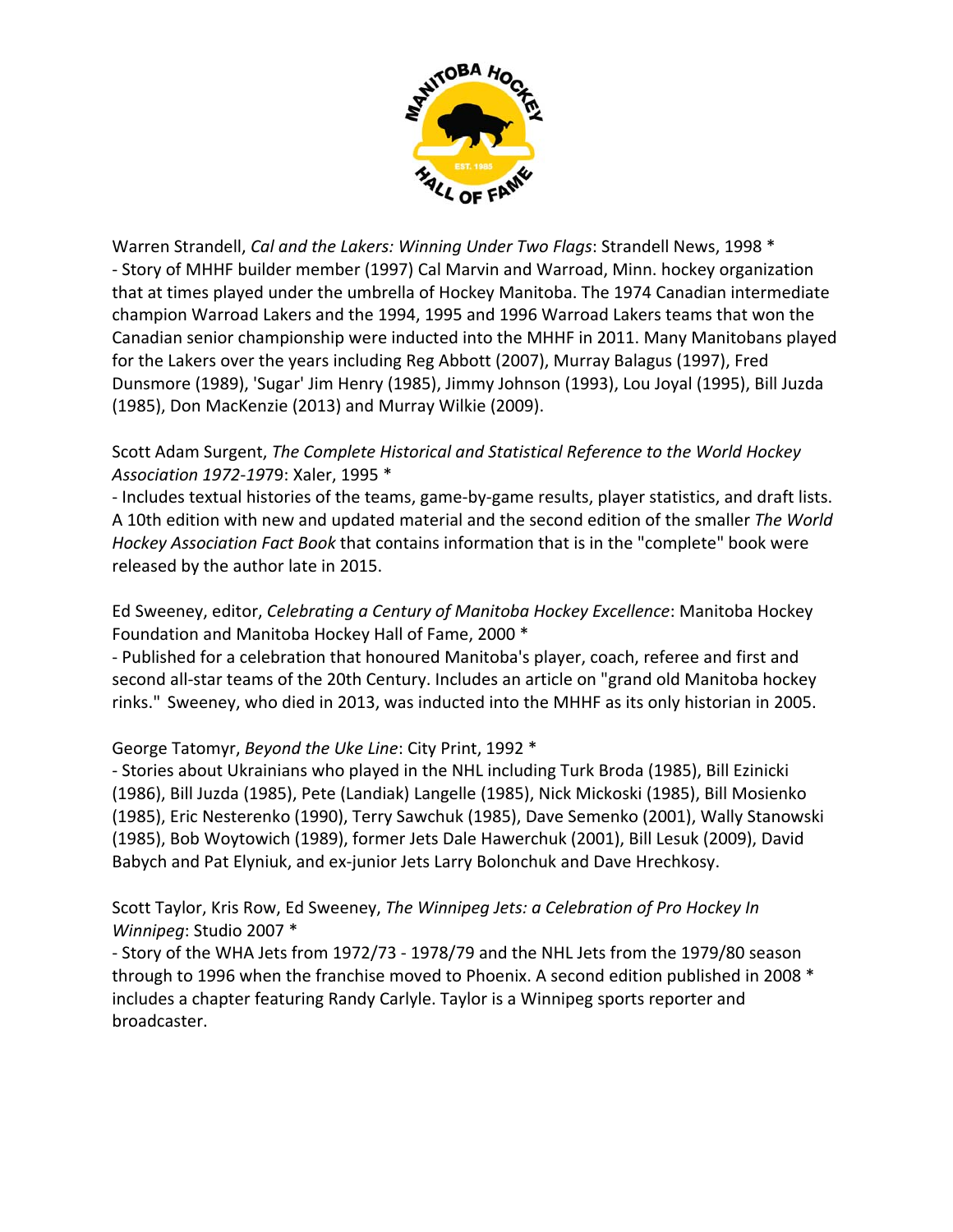

Wayne Tefs, *On the Fly*: Turnstone 2012 \*

‐ A hockey fan's view from the 'Peg with a focus on the Winnipeg Jets first season back in the NHL. Also includes memories of playing in rural Manitoba and in provincial championships. Tefs was a Winnipeg‐based award‐winning author with a dozen published books. Tefs died in September 2014.

Randy Turner, *Back to the Bigs*: Winnipeg Free Press, 2011 \*

‐ Story of how Winnipeg won, lost and regained its place in the NHL written by a *Winnipeg Free Press* reporter. In May 2016, this book was the first‐ever winner of the Manitoba Hockey Hall of Fame's Ed Sweeney Memorial Award that recognizes publications or productions that contribute to the awareness of Manitoba's hockey history.

Randy Turner, *The First Season*: Winnipeg Free Press, 2012 \* ‐ A game‐by‐game report of the Winnipeg Jets first season (2011/2012) back in the NHL.

Walter L. Tyler, editor, *Winnipeg Jets Souvenir Yearbook 1972‐1976*, Winnipeg Jets Booster Club, 1976 \*

‐ Pictorial history with summaries and statistics of the team's first four seasons in the WHA.

Bud Ulrich, *Cracked Ice: In Pursuit of a Canadian Professional Hockey League*: Hayecho, 2007 \* ‐ The story about the attempt by Manitobans to form a Canadian pro league in the mid‐1990s. A Winnipeg native who played junior hockey in the city, Ulrich was inducted into the MHHF as an official in 2011.

Bryant Urstadt, editor, *The Greatest Hockey Stories Ever Told*: Lyons Press, 2006 \* ‐ The collection includes an article by Guy Lawson about the Flin Flon Bombers that was first published in *Harper's Magazine* in 1998. The article was included in the 1999 edition of the premier sports anthology, *The Best American Sports Writing*.

J. P. (Joe) Vinet, *02:13 July 23, 1944 as I remember it*: Derksen, 2002 \*

‐ Memoir by the MHHF official member (2005) primarily about his experiences in World War II, but also about playing hockey before and after the War and officiating for about 20 years.

Jon Waldman, *He Shoots, He Saves*: ECW Press, 2015 \*

‐ Story of hockey's collectible treasures. Includes brief sections on both versions of the NHL Winnipeg Jets. Don't expect to find information on specific Jets memorabilia. Waldman is a Winnipeg writer.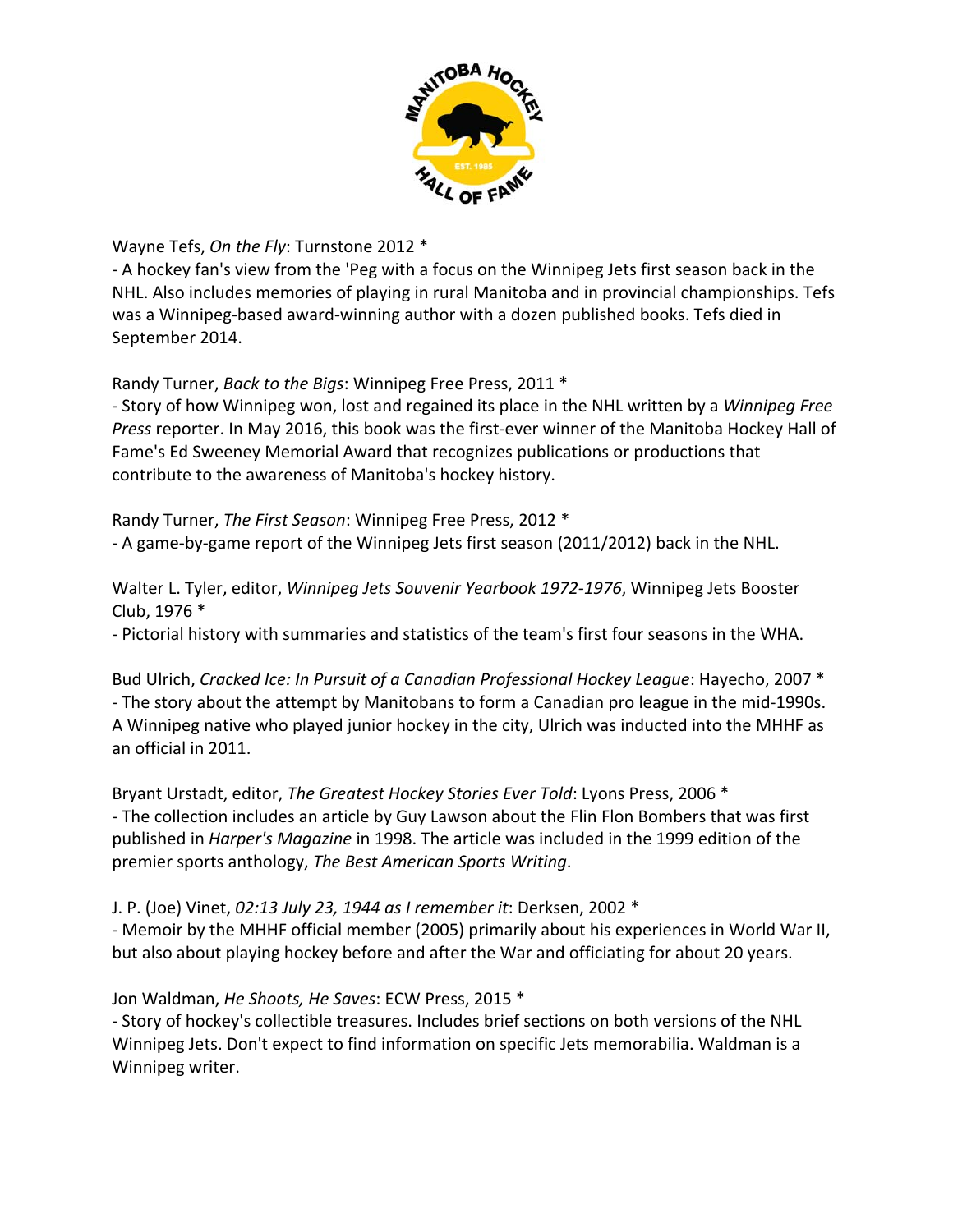

Jon Waldman, *100 Things Jets Fans Should Know & Do Before They Die*: Triumph, 2015 \* ‐ Information, trivia and activities related to the Winnipeg Jets collected by a Winnipeg author. Book is part of a series about NHL, NFL, NBA and MLB teams. Foreword by former Winnipeg Jet Dave Babych.

Curtis Walker, *Coming Up Short*: Self‐published Print‐on‐Demand 2014 ‐ A comprehensive history of the NHL Winnipeg Jets from 1979 to 1996 written from a fan's perspective for fans by the Winnipeg native who now lives in St. Catharines, Ont.

Curtis Walker, *The Winnipeg Jets: the WHA Years Day By Day*: PCMP Press, 2013 ‐ A book that lives up to its title as the story is told in exhaustive detail by the author, who lived in Winnipeg during the WHA days, and is the official statistician of the WHA Hall of Fame.

### Ed Willes, *The Rebel League*: McClelland & Stewart, 2004 \*

‐ History of the World Hockey Association by a former *Winnipeg Sun* sports reporter. The 1976, 1978 and 1979 WHA champion Winnipeg Jets teams were inducted into the MHHF in 1985.

Murray Williamson, *The Great American Hockey Dilemma*: Ralph Turtinen, 1978 \* ‐ Thoughts on the state of USA hockey at that point of its history by the former Winnipegger and MHHF (2009) builder inductee who coached the US national team.

Jim Wright, *Bobby Clarke, Pride of the Team*: G.P. Putnam's Sons, 1977 \* ‐ Biography of the MHHF member (1985) for juvenile readers.

Scott Young, *Scrubs on Skates*: Little, Brown, 1952 \* and *Boy on Defense*: Little. Brown, 1953 \* ‐ juvenile novels about high school hockey in Winnipeg written by the MHHF (1992) media inductee. One character, Bill Spunska, is believed to have been based on Bill Juzda (1985) and his story is continued in *A Boy at Leafs Camp*: Little, Brown, 1963 \*.

Eric Zweig, *Long Shot*: James Lorimer, 2007 \*

‐ Story of the 1920 Winnipeg Falcons for juvenile readers. The team was inducted into the MHHF in 1985.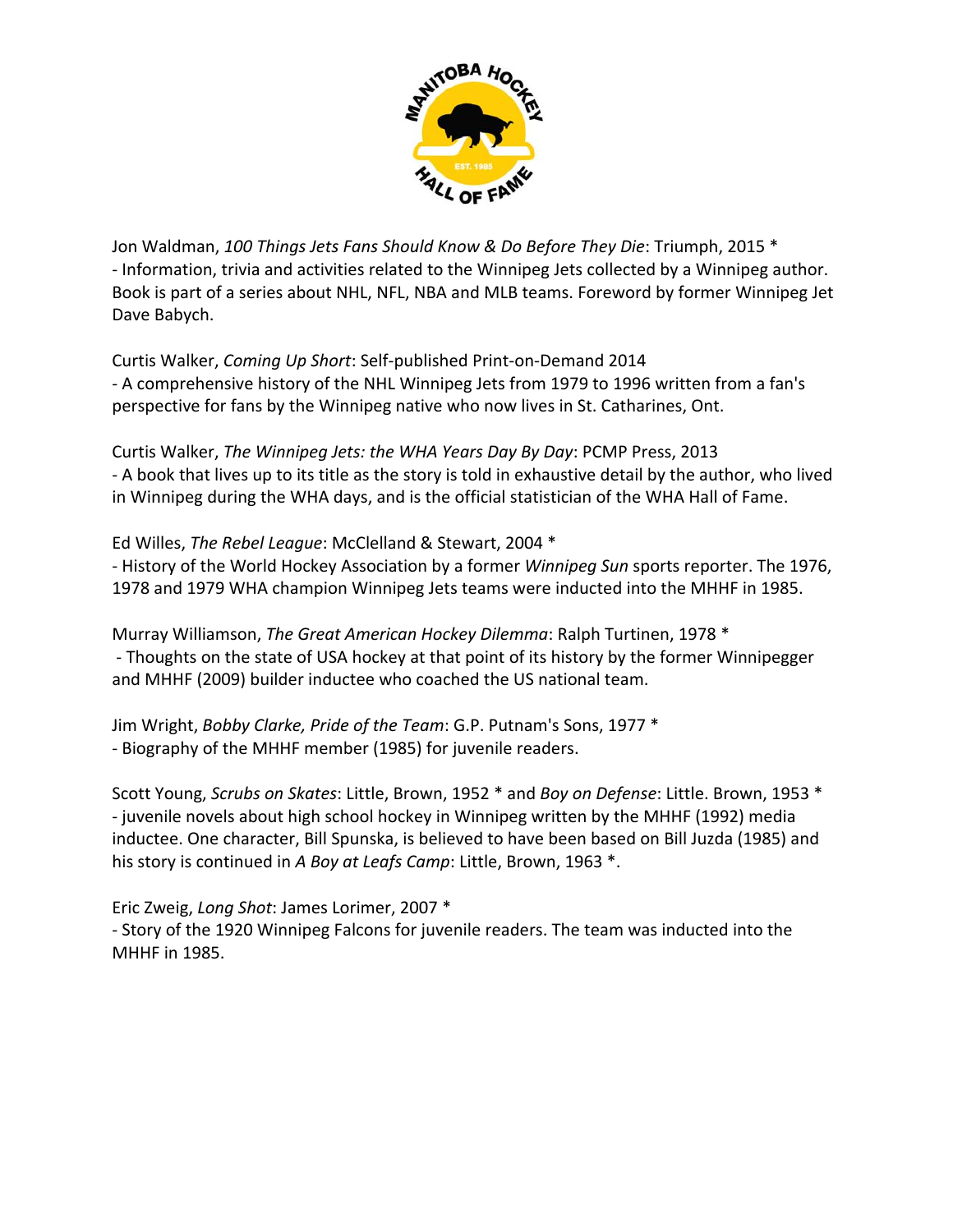

### *Kenora Thistles: Our Hockey Heritage*: Bowes Publishing, 2006 \*

‐ Produced by the staff of the *Kenora Daily Miner and News* and the *Lake of the Woods Enterprise* with Mike Aiken credited as a writer/researcher. Includes Thistles lineups from 1894/95 to 1954/55. The Thistles won the Stanley Cup in 1907. Kenora and Rat Portage teams won the Manitoba senior championship and the Thistles the Manitoba junior championship. Bill Juzda, Vic Lindquist, Babe Pratt and Charlie Rayner (1985), Jack Milford (1986) and Steve Hawrysh (1992) played for the Thistles.

*Une grande tradition, 1948‐1998*: La Broquerie 50th Anniversary Committee, 1998 \*\*\* ‐ History of the La Broquerie Habs senior hockey club that played in the Carillon, Hanover Tache, Provencher and Manitoba Eastern hockey leagues during the 50‐year period. Includes information on minor hockey, baseball and the Club Sportif de La Broquerie.

### **Films, Videos and Music**

### Hockey – Manitoba Style, 2015

‐ Documentary about the game's frosty beginnings on the Assiniboine River. Hockey ‐ Manitoba Style takes the viewer through the game's rapid growth on the Prairies and Manitoba's rise to the top of the sport at all levels.

Produced by the Manitoba Hockey Hall of Fame in partnership with Hockey Manitoba and the Province of Manitoba Heritage Grants program.

Production ‐ Pattern Interactive; Narration ‐ Joe Aiello; Script ‐ John Jameson, Morris Mott

Champion City, Farpoint Films, 2011

‐ Film about the 1896 Winnipeg Victorias' successful challenge for the Stanley Cup that includes a reenactment of the winning game. Brandon historian and MHHF (2007) builder inductee Morris Mott is interviewed.

This can be viewed at https://vimeo.com/46775570 Password: champ1896

Death by Popcorn: The Tragedy of the Winnipeg Jets, Winnipeg Filmmaking Collective, 2005

Fuelled by Passion: The Return of the Jets, Frantic Films, 2011

Hockey Rock Winnipeg Style, 1972‐1996 Winnipeg Jets Cherished Memories, HMV, 1996 \* ‐ CD featuring Manitoba artists singing new hockey‐related lyrics to classic rock tunes.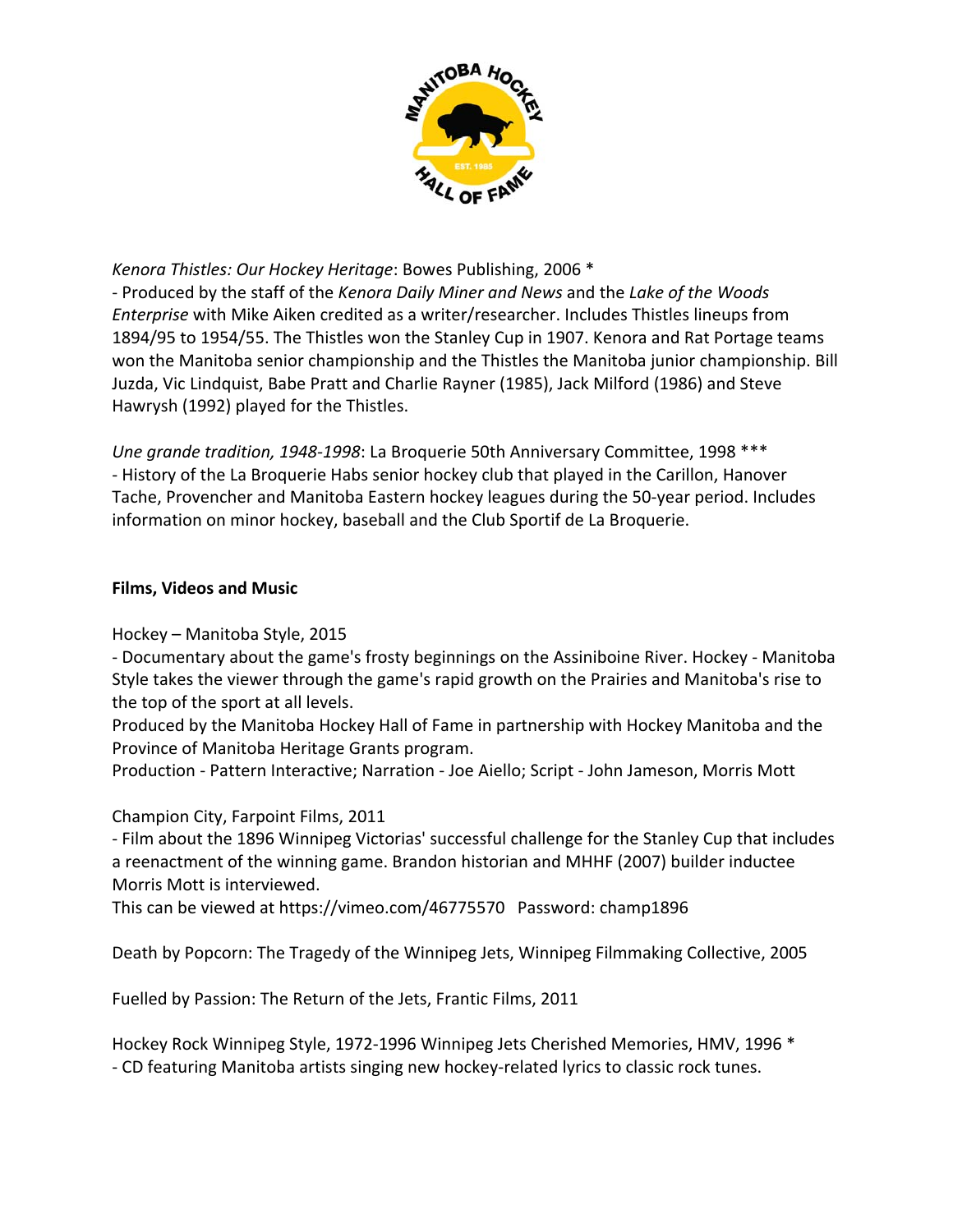

Made in Winnipeg: The Terry Sawchuk Origin Story, Danny Schur, 2015 ‐ Interviews and historical re‐enactments tell the story of the MHHF (1985) inductee. Filmed at Winnipeg locations including the outdoor rink at Riverview Community Centre

The No Regretzkys, Five Door Films, 2009

‐ Film about an unlikely group of non‐athletes from Winnipeg who take a leap into surprisingly to them competitive beer league hockey.

WHA Legends: Remembering the WHA, Purple Cactus Media Productions, 2010

WHA Legends: Winnipeg Jets vs Houston Aeros, Purple Cactus, 2012

Winnipeg Falcons Heritage Minute, Historica Canada, 2014

‐ 60‐second vignette about the 1920 Olympic champion Falcons that was produced as a part of a series devoted to enhancing the awareness of Canadian history.

### **Additional Information**

In July 1993, a *Report on the Preservation of NHL Hockey in Winnipeg* was published by an interim steering committee that had been established in July 1992 through an agreement between the City of Winnipeg and the Province of Manitoba. The directives of the committee were to manage funds provided by the private sector, review the annual budget of the Winnipeg Jets and report on the economic viability of an NHL franchise in Winnipeg including the question of a new facility. \*\*

Deceased MHHF media members Jim Coleman (1989), Trent Frayne (1990) and Scott Young (1992) wrote a number of non‐fiction books about hockey. During their careers, they covered sports in Manitoba.

Deceased MHHF (1985) builder member Vince Leah, a sportswriter with the *Winnipeg Tribune* and later a columnist with the *Winnipeg Free Press*, wrote several books about Manitoba that included stories about hockey.

Deceased MHHF (1999) media member Ken McKenzie was the publisher of *The Hockey News* for many years as well as *Hockey Digest* magazine.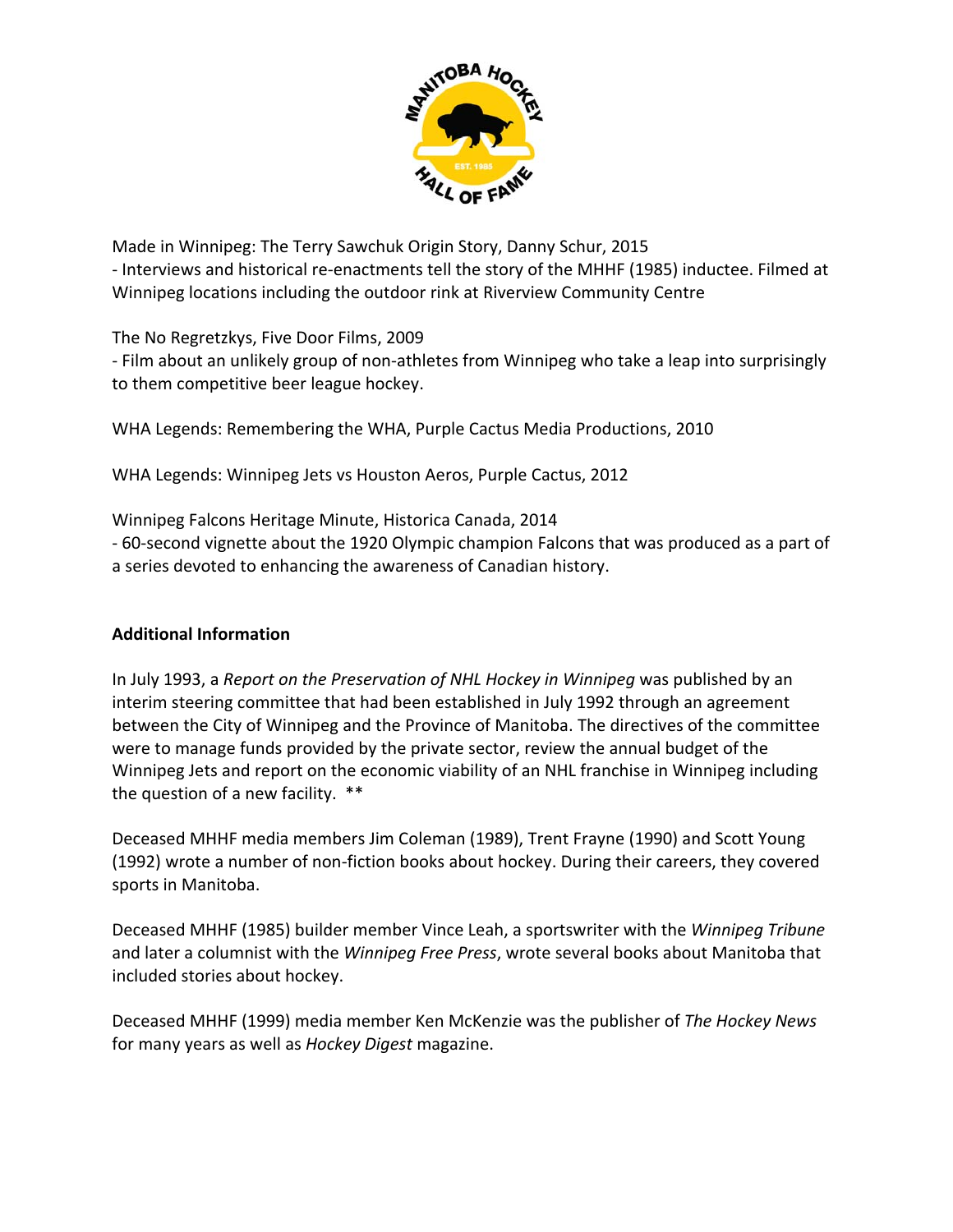

Coaching and instructional books have been written by Andy Bathgate (1985), Mervyn (Red) Dutton (1985) and Fred Shero (1985) as well as by Michael Smith, Trevor Fahey and Tom Watt, who coached, managed and/or operated hockey schools in Manitoba. \*

Morris Mott, *Manitoba History*: No. 27, 1994, No. 43 2002

‐ The MHHF (2007) builder member wrote articles about the 1955/56 ‐1960/61 Winnipeg Warriors Western Hockey League team and about the first quarter century of hockey in Manitoba, 1886 ‐ 1911. He also wrote an article on the early Winnipeg Victorias for *Prairie Forum: vol. 10*, 1985.

*The Icelandic Canadian* magazine Fall 1996 issue\* had an article titled The Romance of the Falcons about the Winnipeg Falcons and Vol. 57 #3 (2002) issue\* is devoted to the Falcons. Some of the material was first published in the publication, *Canadian Sports and Outdoor Life*, in 1932 and 1933.

Ingeborg Boyens, Managing Editor, *The Encyclopedia of Manitoba*: Great Plains, 2007 \* ‐ Includes an entry on ice hockey written by MHHF members Ed Sweeney (2005) and Morris Mott (2007). Entries cover more than 40 individuals with a connection to hockey plus six teams. The entries often include accomplishments and contributions beyond the hockey world.

Bruce Cherney, *Winnipeg Real Estate News*: Nov. 29, 2013 to Jan. 10, 2014 ‐ Five‐part Heritage Highlights series written by the paper's editor about the Manitoba Professional Hockey League that operated in the first decade of the 20th Century.

Bill Gaston, who played hockey at Winakwa Community Centre in Winnipeg, wrote *Midnight Hockey*: Doubleday Canada, 2006 \* about beer league/oldtimers hockey as well as some fiction that included hockey.

The late Birk Sproxton wrote about his hockey memories in *The Hockey Fan Came Riding*: Red Deer College, 1990 \* and other fiction and non-fiction books about northern Manitoba.

*The Hockey Research Journal* is published on an irregular basis by the Society for International Hockey Research (SIHR) and includes work compiled and produced by members of the SIHR such as the late Ed Sweeney (2005) and Morris Mott (2007). SIHR treasurer and former Journal editor Iain Fyffe, who has researched Manitoba leagues and teams from the early 1890s through to the mid‐1920s, wrote two articles about Manitoba hockey that were published in Volume XVII 2013/14. SIHR also publishes a regular newsletter for its members. \*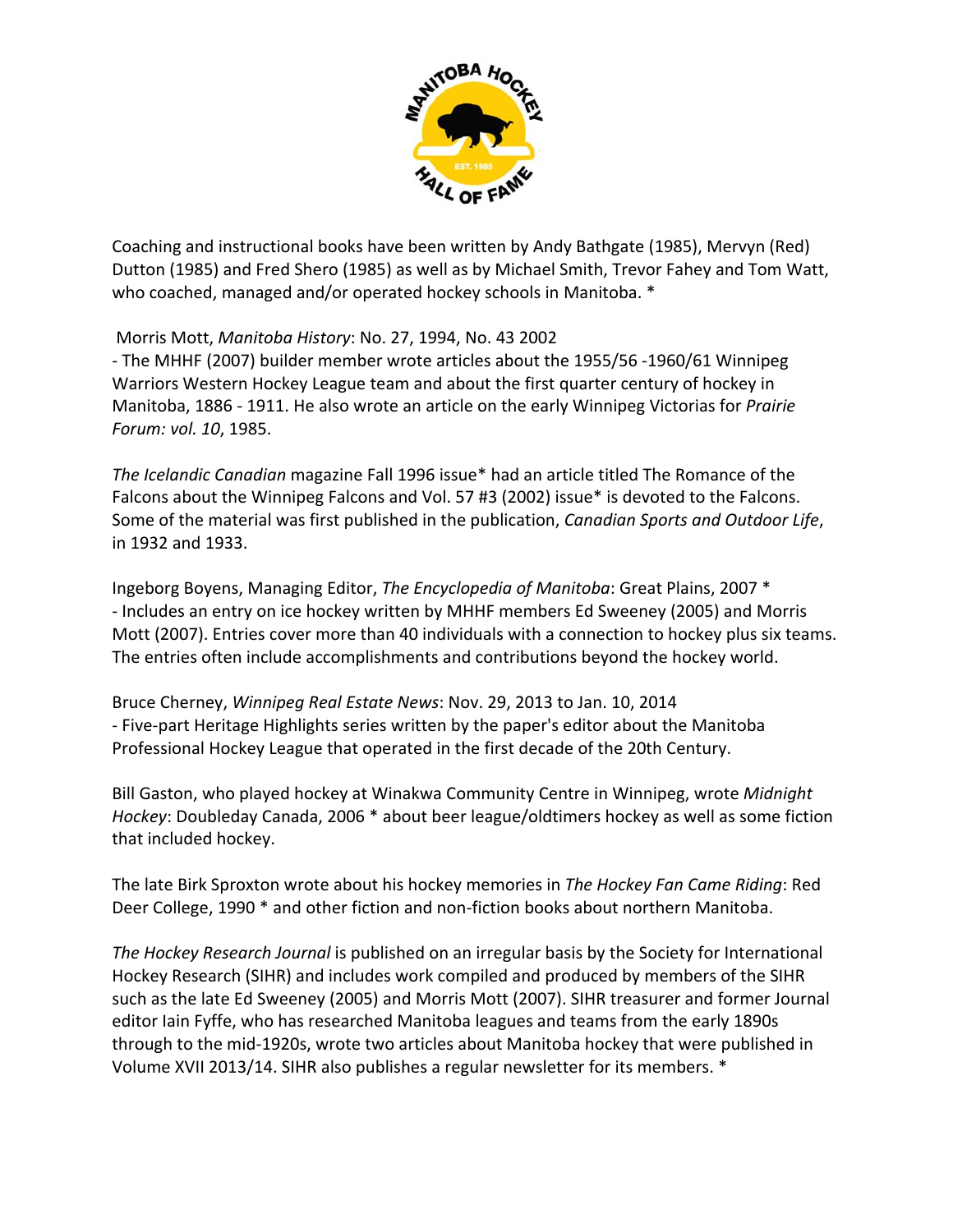

In his introduction to *Canadian Hockey Literature* (U of Toronto Press, 2010 \*), Jason Blake writes that his study focuses on hockey literature in English and examines regularly discussed hockey themes as they appear in fiction. The book is not an "easy read" but anyone with an interest in hockey literature will be directed to some excellent fiction by writers such as Bill Gaston and Birk Sproxton, both of whom were born in Flin Flon. In his notes, Blake mentions Cara Hedley's book, *Twenty Miles*, that was published by Coach House after his study went to press. He credits the former Winnipegger and U of M Bison player with being the first woman to write a hockey novel about women.

The 2005 ‐ 2014 MHHF newsletters edited by Ted Holland and Kent Morgan usually included a column titled Skating Down Memory Lane written by MHHF historian Ed Sweeney and in later issues by Holland, a Winnipeg sports columnist. A second column called The Final Face-Off researched and written by Morgan provided brief biographies of persons with a connection to hockey in Manitoba who had died. The newsletters can be accessed on the MHHF website www.mbhockeyhalloffame.ca

The Manitoba Hockey Hall of Fame collection that is archived at the Sport For Life Centre, 145 Pacific Ave. in Winnipeg includes programs, yearbooks, media guides, scrapbooks, newspaper clippings and photographs. The majority of this material has not been catalogued and is in file boxes. The material covers leagues such as the MJHL, MMJHL, Western Hockey League, Western (Canada Junior) Hockey League, CASH League, IHL and AHL that have or had teams in Manitoba as well as team-specific publications. \*\*\*\*

Students at the University of Manitoba have used hockey as the subject for thesis work and Red River College Creative Communications students have focused on Manitoba hockey for their independent professional projects. The Red River projects have been both print and video. Two MHHF board members served as advisors for a booklet project about Manitobans who played for the Chicago Blackhawks.

Information on hockey in rural Manitoba can be found in many histories published about Manitoba communities. The Portage la Prairie Regional Library and the Manitoba Government Provincial Library have the most complete collections. As many of the books were published in the 1980s and earlier as Centennial projects, the hockey information is not always up‐to‐date.

Information on high school, college and university hockey can be found in yearbooks and anniversary publications. One example is *The Year of Jubilee 1945 ‐ 1995\**, a book the celebrates 50 years of the Mennonite Brethren Collegiate Institute (MBCI). A section titled From